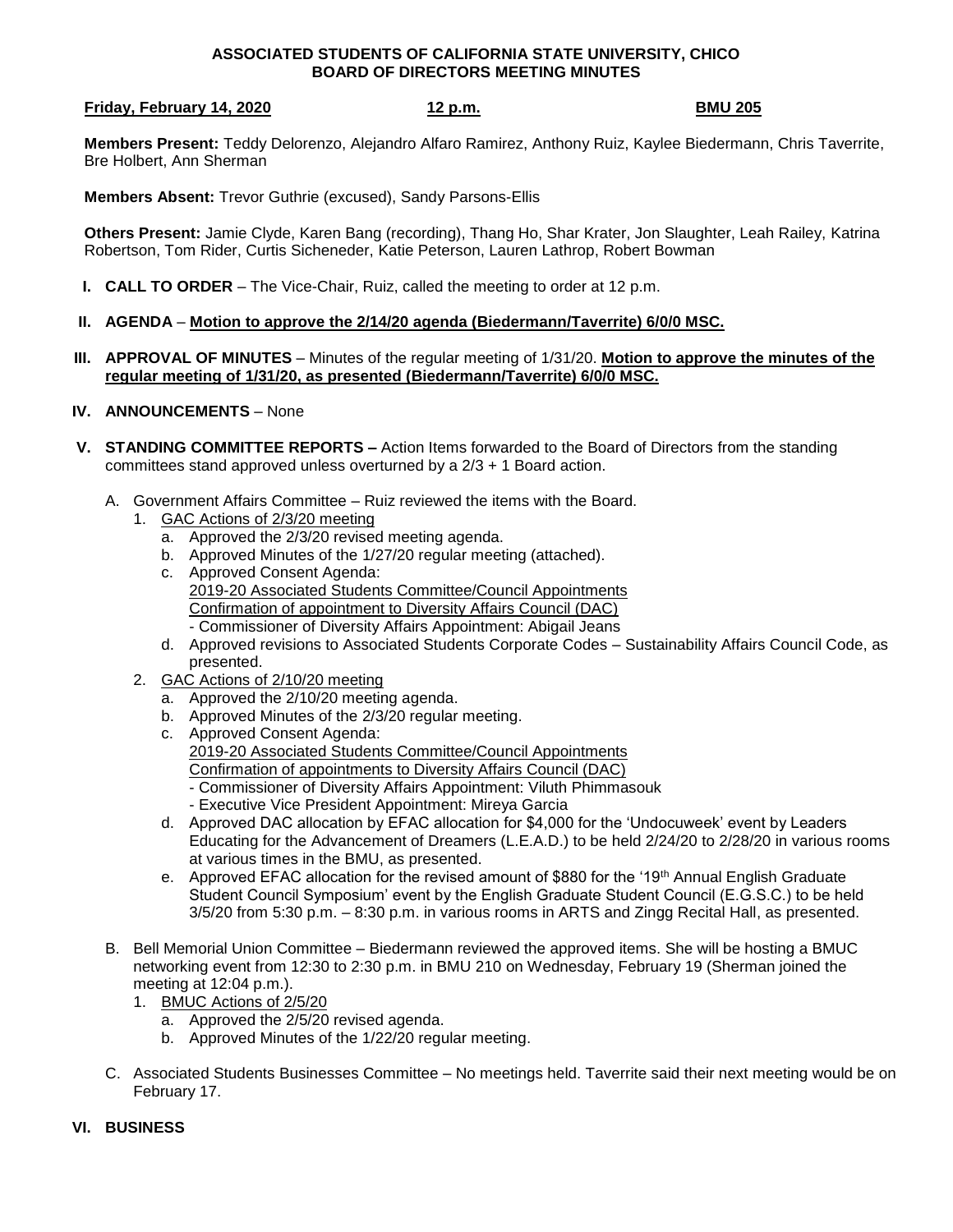- A. Action Item: Approval of language cleanup changes to Restated Bylaws of Associated Students of California State University, Chico. **Motion to approve language cleanup changes to Restated Bylaws of Associated Students of California State University, Chico, as presented (Taverrite/Holbert) 7-0-0 MSC.**
- B. Information Item: 12/31/19 BMU and WREC/AO Combined Budget vs. Actual Summary Biedermann reviewed the December financials, noting the Student Union has expensed 40.47% of the approved annual budget and generated 50.95% of projected income.
- C. Information Item: Funding Executive Order 2020-01 Ruiz explained that EFAC did not have quorum, so this Funding Executive Order was prepared for the February 27 New Music Symposium event.
- D. Information Item: Review of Investments Quarter ending  $12/31/19$  Jennings reviewed the quarterly reports with the Board.
	- 1. Local Agency Investment Fund and Certificates of Deposit.
	- 2. Board Designated Fund.
- E. Information Item: 12/31/19 Activity Fee, Student Union, Auxiliary Activities and Corporate Services Fund Capital Expenditure Report – Jennings reviewed the second quarter reports, noting items purchased by each area.
- F. Information Item: Chico State Wildcat Bookstore Clyde said as has been discussed previously, the Follett contract, which was extended for one year, expires on June 30. She explained that the AS self-operated until 2014. Due to a trend of losing money, a full Request for Proposal (RFP) regarding contracting the bookstore out was done. She said that Barnes & Noble and Follett responded to the RFP, and Follett won. She explained that what Follett projected did not match what we projected, noting a decline in sales. She said she talked with Follett staff last week further about what it looks like moving forward and has requested information regarding where other campuses are in the CSU system that Follett runs bookstores for (Follett operates 14 of the 23 bookstores in the CSU system). She said across the board, bookstores are seeing a decline nationally, although ours is declining more. She said that Follett did not have a bookstore director here for a few months last summer, and they have been requesting we go with Follett Discover. She thanked Sherman for her assistance moving this forward. Clyde said she has also talked with Follett staff and Ho and is hopeful we'll have a good solid chance at bringing in the software systems they'd like us to bring in. It was explained that Discover is a software suite, assists with compliance issues and affordable learning, and would cause an increase in sales. Clyde said we have one of the lowest adoptions in the CSU, which is also a challenge. Sherman said faculty are supposed to be turning in their materials requests in a timely manner; however, they're not getting their bookstore orders in, which causes problems with the bookstore not knowing what books to buy back, etc. She said that a group has been convened to work on how to improve the adoption process right now. Lathrop said we were at a 4% adoption rate, which is alarming. Clyde reviewed the financials with the Board, noting a full financial analysis will be done by Jennings when the January numbers have been received from Follett.

Sherman said if faculty do not turn in their book requests, books are not available for students to buy. She said the contract could be extended for one year or longer, we could go out for a RFP process, or we could selfoperate. Clyde said self-operating is not something they will be recommending. She said if we look to extend, will need to decide for how long, and this can affect the financial piece Follett gives back to the AS. She said Follett is still interested in working with us. Discussion was held. Clyde said the bookstore went through a major industry change when Amazon came into the market. She said Follett has far more expertise than what the AS does and has buying power at levels than we would never be able to manage. She said we cannot compete on the level that Follett or Barnes & Noble can. Clyde said that although we are currently sustaining, bringing dollars to the bottom line, next year we would potentially be at a breakeven point. Clyde said if they renew with Follett, they plan to tie the agreement to technology. Sherman said she put together a meeting recently that included 17 people comprised of faculty, Follett staff, Clyde, IT people, Academic Senate and Student Affairs folks in order to discuss what needs to happen. Clyde is leading the workgroup regarding what is going to happen with the bookstore agreement. The Second workgroup is working on how to increase faculty adoptions right now for this fall. The third workgroup is working on compliance issues and accessibility technologies. The fourth workgroup is working on affordable learning regarding long-term materials possibly being cheaper and/or free. They are also looking at how to get our technology up to speed to be able to link into with Follett. She said the four groups would reconvene in two weeks. Delorenzo suggested not self-operating, noting she would like to see us move beyond a one-year contract so that Follett knows that we are committed to Sherman's four groups having success, and would give us a long-term vision. As a faculty member, she said faculty don't do anything unless someone requires it. She said they need to appeal to faculty to make students' lives better. Delorenzo expressed appreciation that the Provost's Office is getting involved as adoptions would drive the